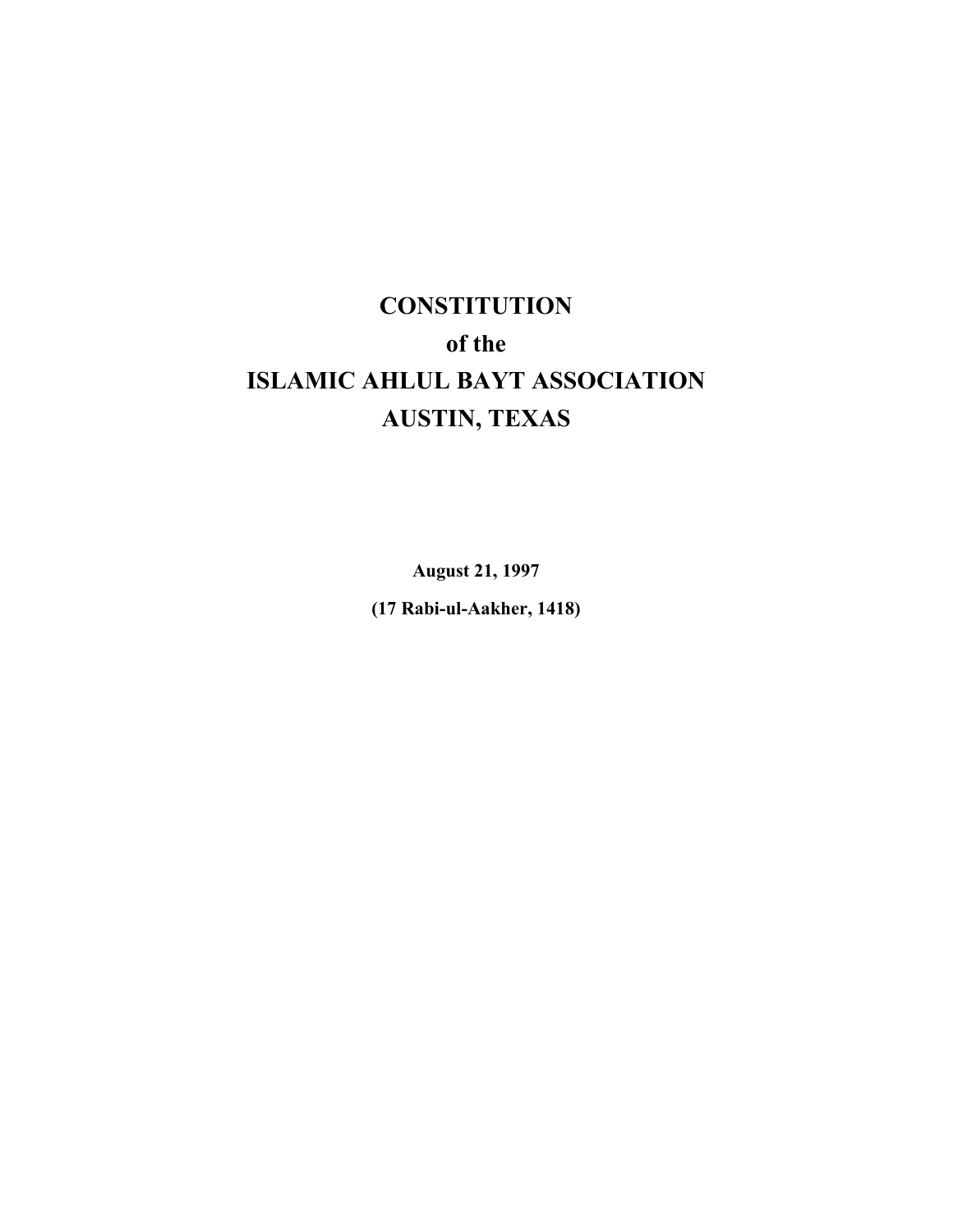# **TABLE OF CONTENTS**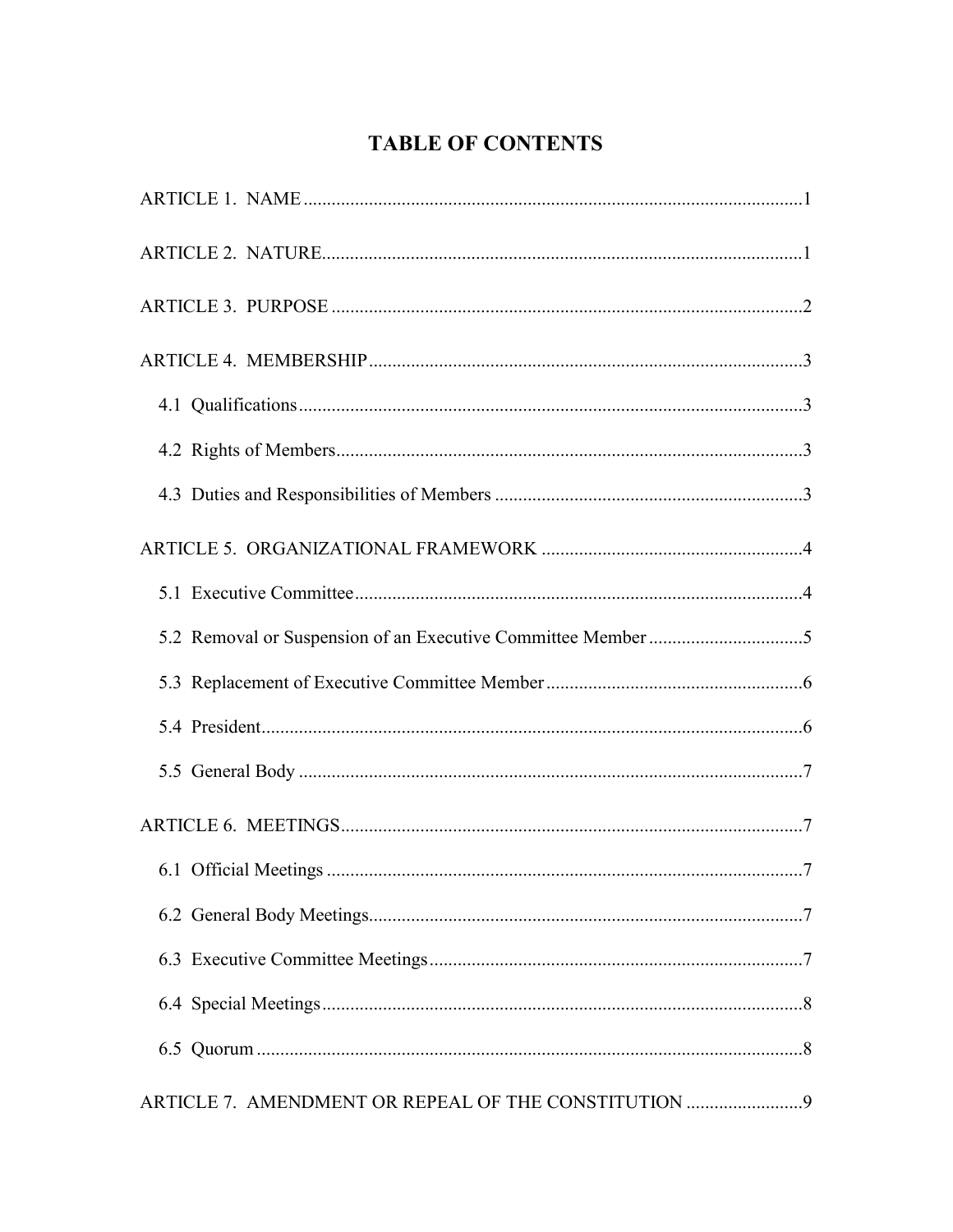| ARTICLE 9. DECLARATION UPON OATH (AFFIDAVIT) FOR EXECUTIVE |  |
|------------------------------------------------------------|--|
|                                                            |  |
|                                                            |  |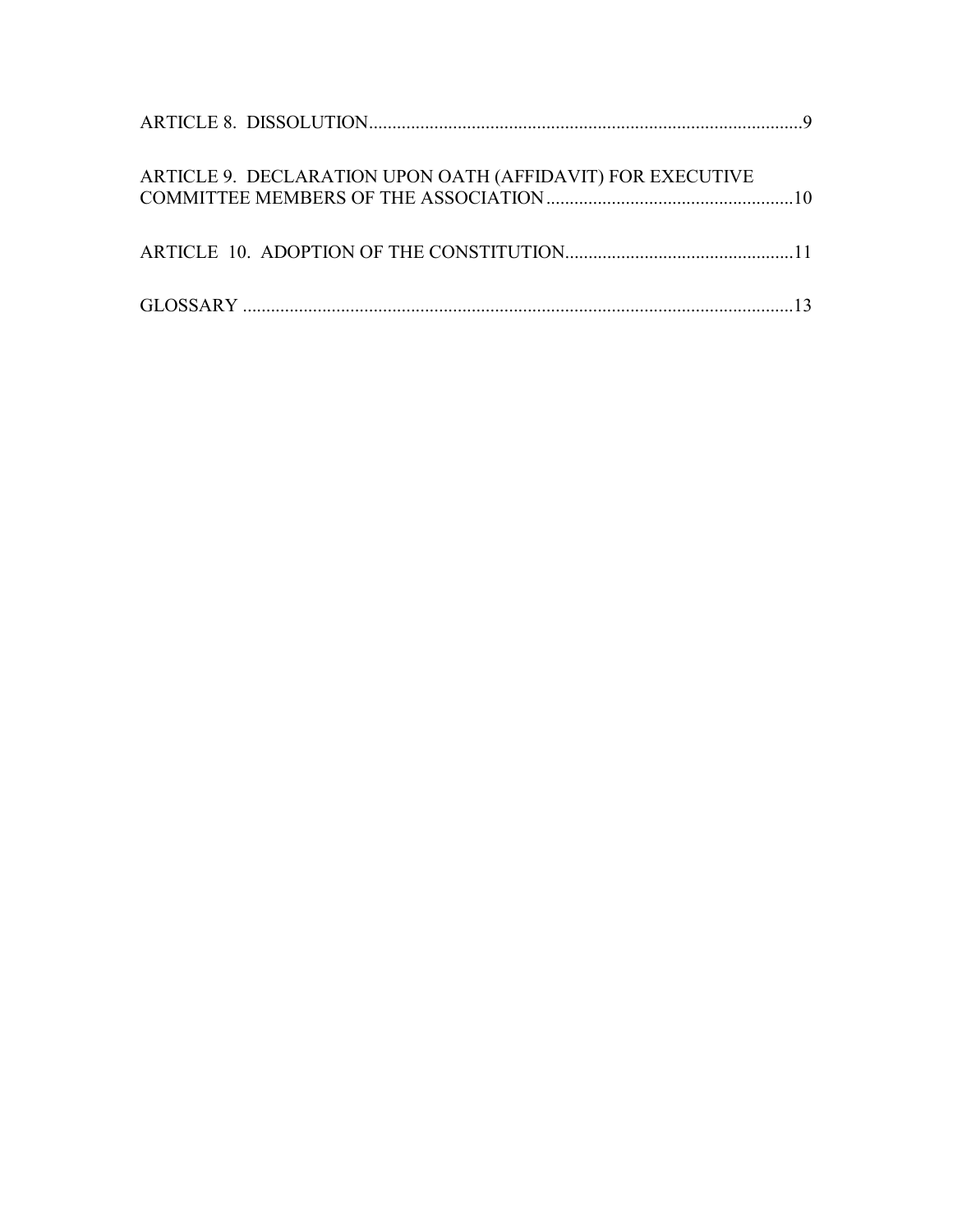# **THE CONSTITUTION OF THE ISLAMIC AHLUL BAYT ASSOCIATION AUSTIN, TEXAS**

# **BISMILLAH-IR-RAHMAN-IR-RAHIM IN THE NAME OF ALLAH, THE BENEFICENT, THE MERCIFUL**

## **ARTICLE 1. NAME**

1.1 The name of the Association is the "Islamic Ahlul Bayt Association", hereinafter known as "the Association".

## **ARTICLE 2. NATURE**

- 2.1 The source of guidance for the Association is and shall remain the religion of Islam, as described in the Holy Quran and the *Sunnah*\* of Prophet Muhammad (peace and blessings of God be upon Him and his Family), as explained by the 12 Imams of the family of the Holy Prophet (*Ahlul Bayt*) and as interpreted by the accepted *Maraja-e-Taqleed* of the Ja'fari Ithna'ashari school of thought, hereinafter referred to as "The Faith".
- 2.2 The Association is and shall remain a non-profit religious organization.
- 2.3 The Association shall not at any time, at any place, or in any manner, facilitate, provide, perform, indulge in, promote, support or encourage any activity, service or function which is in conflict or inconsistent with The Faith.
- 2.4 The Members of the Association shall be limited to individuals who believe in and endeavor to practice The Faith.
- 2.5 Officials of the Association shall be Members and shall refrain from major sins (*kaba'ir*) and endeavor to avoid minor sins (*saga'ir*).

 $\overline{a}$ 

<sup>\*</sup> All words in italics are defined in the Glossary.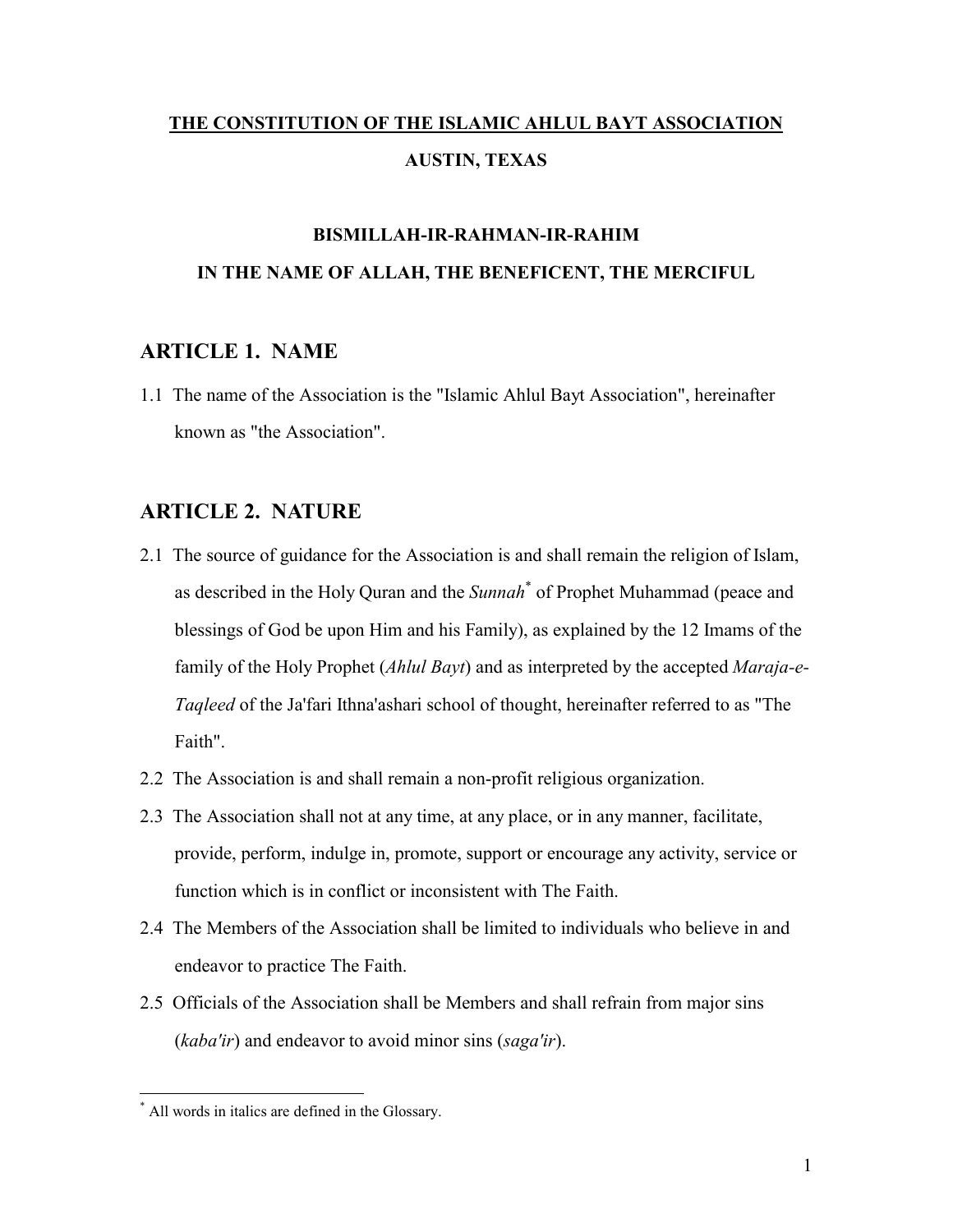- 2.6 The Association is an inclusive organization, and shall endeavor to invite and encourage the participation of people from different religious backgrounds who are willing to respect The Faith.
- 2.7 Activities of the Association shall be performed in an atmosphere of respect and tolerance towards the religious sensitivities of all participants, with special attention to those of fellow Muslims.

## **ARTICLE 3. PURPOSE**

- 3.1 The Association shall encourage, promote and propagate The Faith and provide facilities for the Members and their families to observe the same.
- 3.2 The Association shall perform functions such as, but not limited to, the following:
	- 3.2.1 Facilitate religious education.
	- 3.2.2 Disseminate religious knowledge through various means such as: Newsletters, Quranic Studies, Seminars, Discourses and rulings by the accepted Maraja-e-Taqleed.
	- 3.2.3 Facilitate the observation of religious activities such as: Daily Congregational (Jama'at) Prayers, Eid Prayers, Eid Reunions, Celebrations, Commemorations and Recommended Prayers.
	- 3.2.4 Provide religious services such as: Recitation of the Holy Quran, Marriages and Funerals.
- 3.3 The Association shall work to strengthen fraternal relations among Muslims, work for universal brotherhood, social justice and peace and cooperate with other organizations having similar aims and objectives.
- 3.4 The Association shall endeavor to perform functions such as, but not limited to, the following:
	- 3.4.1 Perform charitable and benevolent community services.
	- 3.4.2 Provide Islamic information to individuals, groups or other organizations.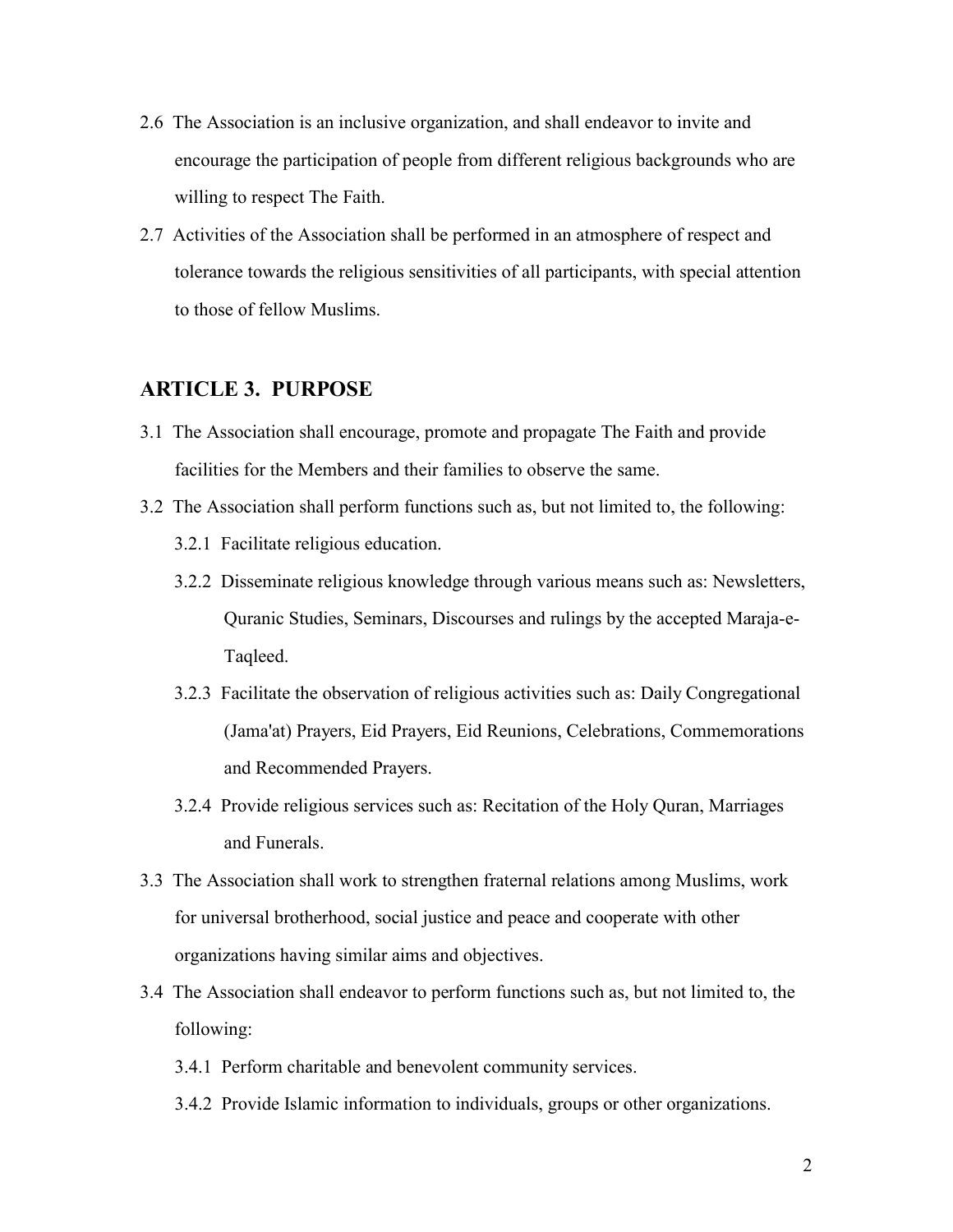3.4.3 Provide an appropriate venue for family activities.

## **ARTICLE 4. MEMBERSHIP**

## **4.1 Qualifications**

- 4.1.1 Any individual, aged 15 years or above, who believes in and endeavors to practice The Faith, shall qualify to become a Member of the Association by fulfilling the following conditions:
	- 4.1.1.1 Obtain the recommendation of two Members.
	- 4.1.1.2 After such a recommendation, attend no fewer than six (6) official meetings (as designated by the Executive Committee, pursuant to Section 6.1.1) over a period of no less than six (6) months.
	- 4.1.1.3 Obtain the approval of the Membership Committee, based only on the requirements stated in this Constitution.

## **4.2 Rights of Members**

- 4.2.1 Vote in official elections, as defined herein.
- 4.2.2 Serve on official committees.
- 4.2.3 Recommend others for Membership.
- 4.2.4 Hold elected office, subject to further requirements.
- 4.2.5 Initiate an official election or referendum through a petition signed by 2/3 of the Members.
- 4.2.6 Have equal access to the services, activities, and facilities of the Association as all other Members.

#### **4.3 Duties and Responsibilities of Members**

- 4.3.1 Stay well acquainted with the Association and not work or act contrary to the tenets, or objectives of the Association.
- 4.3.2 Participate in the Association activities.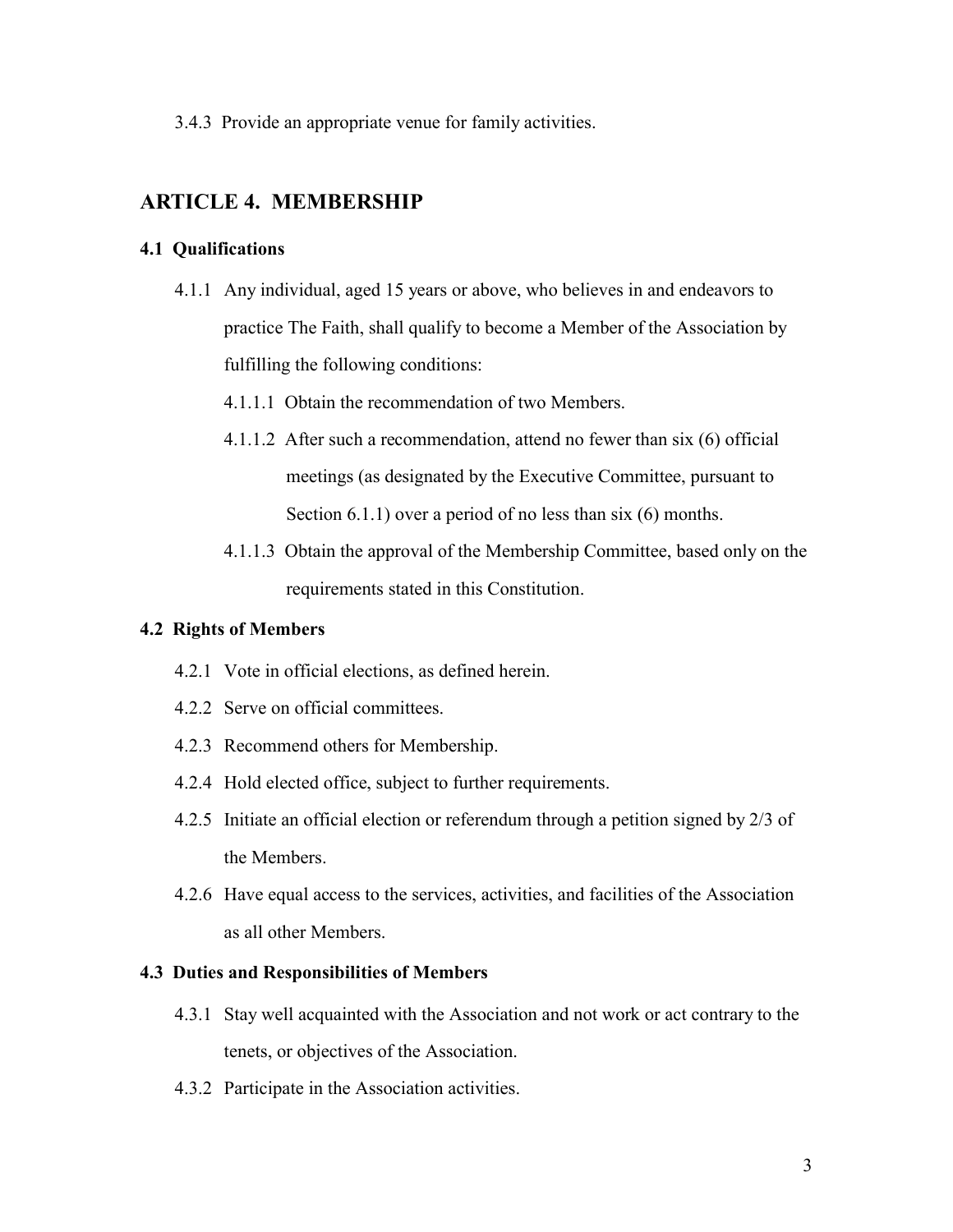- 4.3.3 Support and cooperate in efforts towards the improvement and stability of the Association.
- 4.3.4 Seek the knowledge of *Usul-e-Deen*, *Furu-e-Deen* , and other aspects of Islam and endeavor to practice them.
- 4.3.5 Display good moral character.
- 4.3.6 Pay the Membership dues as prescribed by the Association's Bylaws.
- 4.4 Membership in the Association may be revoked. Revocation shall be based only on:
	- 4.4.1 Any matter that constitutes a violation of the Nature (Article 2) of the Association by the Member.
	- 4.4.2 Such other matter that constitutes a serious violation of the Purpose (Article 3) of the Association by the Member.
	- 4.4.3 Failure to pay dues upon request as required in the Bylaws.
	- 4.4.4 Declaration of the desire to be removed from the membership list.
- 4.5 The procedure to revoke a Membership must be initiated by two Members filing a written report to the Membership Committee. Unless the Membership Committee decides that a hearing is justified, the report and the identity of the reporter shall remain undisclosed. Should the Membership Committee vote to revoke the Member, the Member shall have the right to appeal to the Executive Committee. The Executive Committee, by a majority vote, may vote to override the Membership Committee vote.

## **ARTICLE 5. ORGANIZATIONAL FRAMEWORK**

#### **5.1 Executive Committee**

5.1.1 The Executive Committee is responsible for the administration of the Association.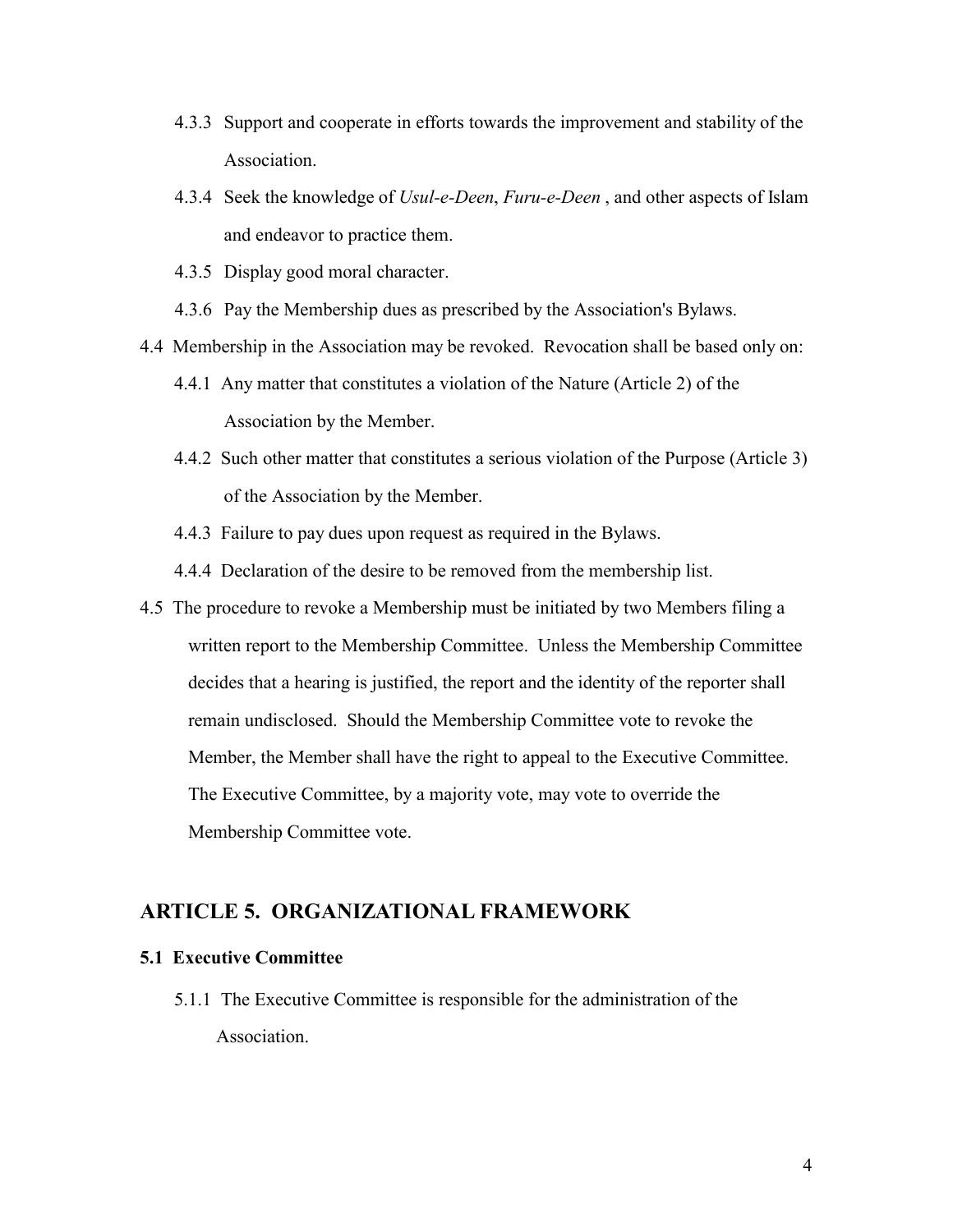- 5.1.2 The Executive Committee shall consist of five (5) Members of the Association elected by the Membership for terms not to exceed 3 years.
- 5.1.3 The President shall be elected directly by the General Body.
- 5.1.4 A candidate running for the position of Executive Committee Member shall:
	- 5.1.4.1 Be at least 21 years of age.
	- 5.1.4.2 Be a Member of the Association for at least 1 year, except for the first election.
	- 5.1.4.3 Take oath of office as prescribed in Article 9.
- 5.1.5 Powers and responsibilities of the Executive Committee.
	- 5.1.5.1 Appoint a Treasurer and a Secretary.
	- 5.1.5.2 Establish and implement policies and guidelines for the efficient operation of the Association.
	- 5.1.5.3 Develop, disseminate, coordinate and implement short-range and long-range plans.
	- 5.1.5.4 Decide and announce timings of official meetings and General Body meetings.
	- 5.1.5.5 Appoint the Religious Committee, Membership Committee and any other committees as needed.
- 5.1.6 The Executive Committee may not expend, borrow, loan, donate or otherwise alienate any Association funds or assets unless provided for in the annual budget or amendment thereto, approved by the Membership.
- 5.1.7 The Executive Committee shall have the power to accommodate trusts setup for the benefit of the Association, provided the purposes are consistent with the Constitution of the Association.

## **5.2 Removal or Suspension of an Executive Committee Member**

- 5.2.1 Any Member of the Executive Committee will be removed if:
	- 5.2.1.1 He fails to retain Membership.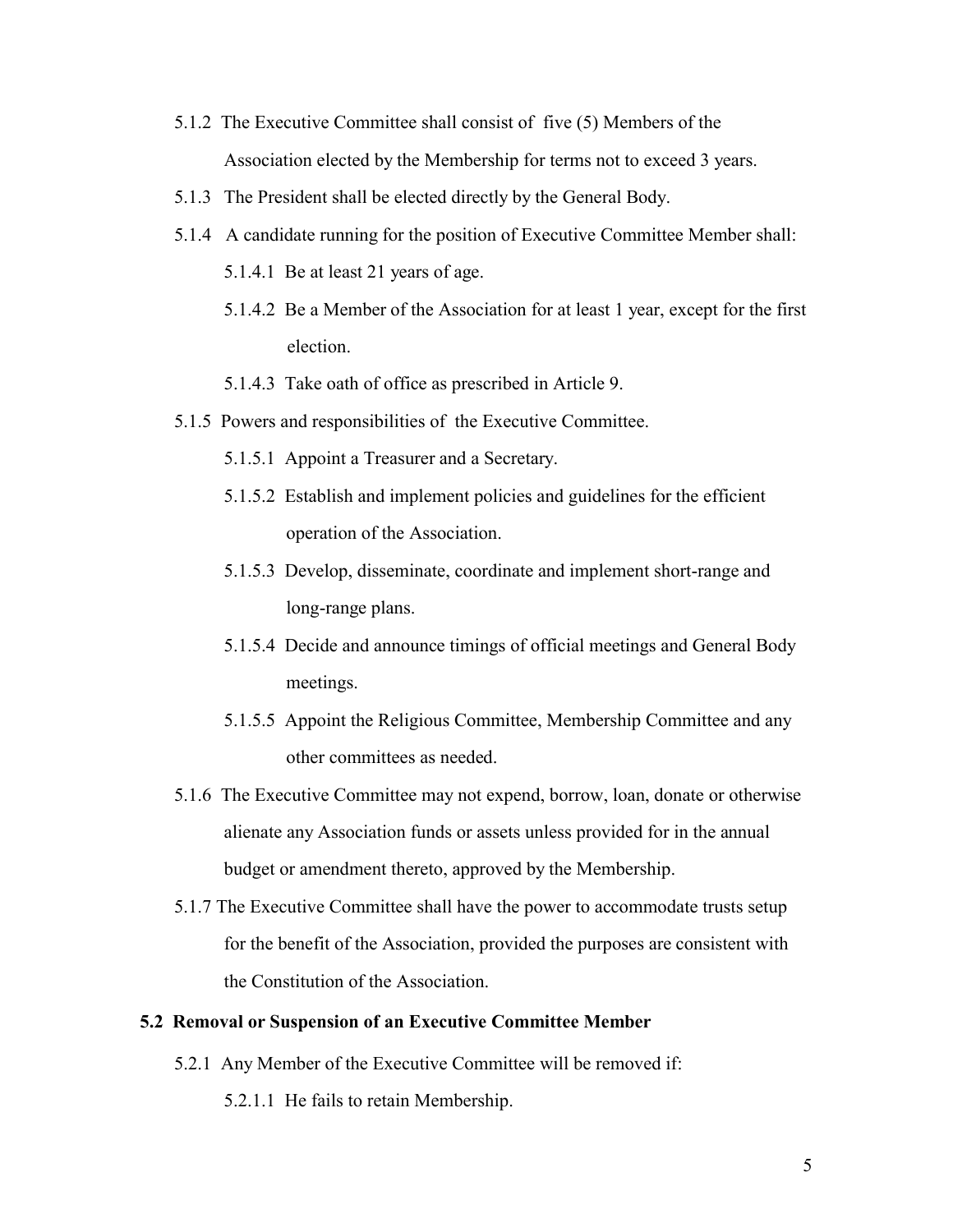- 5.2.1.2 Loses a recall election called to determine his status on the Committee. The recall election can be called by a majority vote of the Executive Committee.
- 5.2.1.3 His term ends.

#### **5.3 Replacement of Executive Committee Member**

- 5.3.1 Vacancies in the Executive Committee can exist because of any one or more of the following:
	- 5.3.1.1 Insufficient number of Executive Committee Members are elected in the Association's election.
	- 5.3.1.2 Removal of an Executive Committee Member as explained in Section 5.2 of this Article.
	- 5.3.1.3 Loss of one or more Executive Committee Members due to death or resignation.
- 5.3.2 The remaining Executive Committee Members shall be empowered to select the next runner-up of the Association to fill the vacancy only for the remaining term.
- 5.3.3 In the event that a runner-up is not available, the vacancy will be filled by an election at a General body meeting to be held within two (2) months of the vacancy.

#### **5.4 President**

- 5.4.1 The President shall be the executive and administrative officer of the Association. He shall be responsible for the efficient conduct of the affairs of the Association and represent the Association in matters related to its activities. Without restricting the generality of the aforesaid, the President shall specifically be responsible for:
	- 5.4.1.1 Presiding all meetings of Members of the Association and of the Executive Committee when present.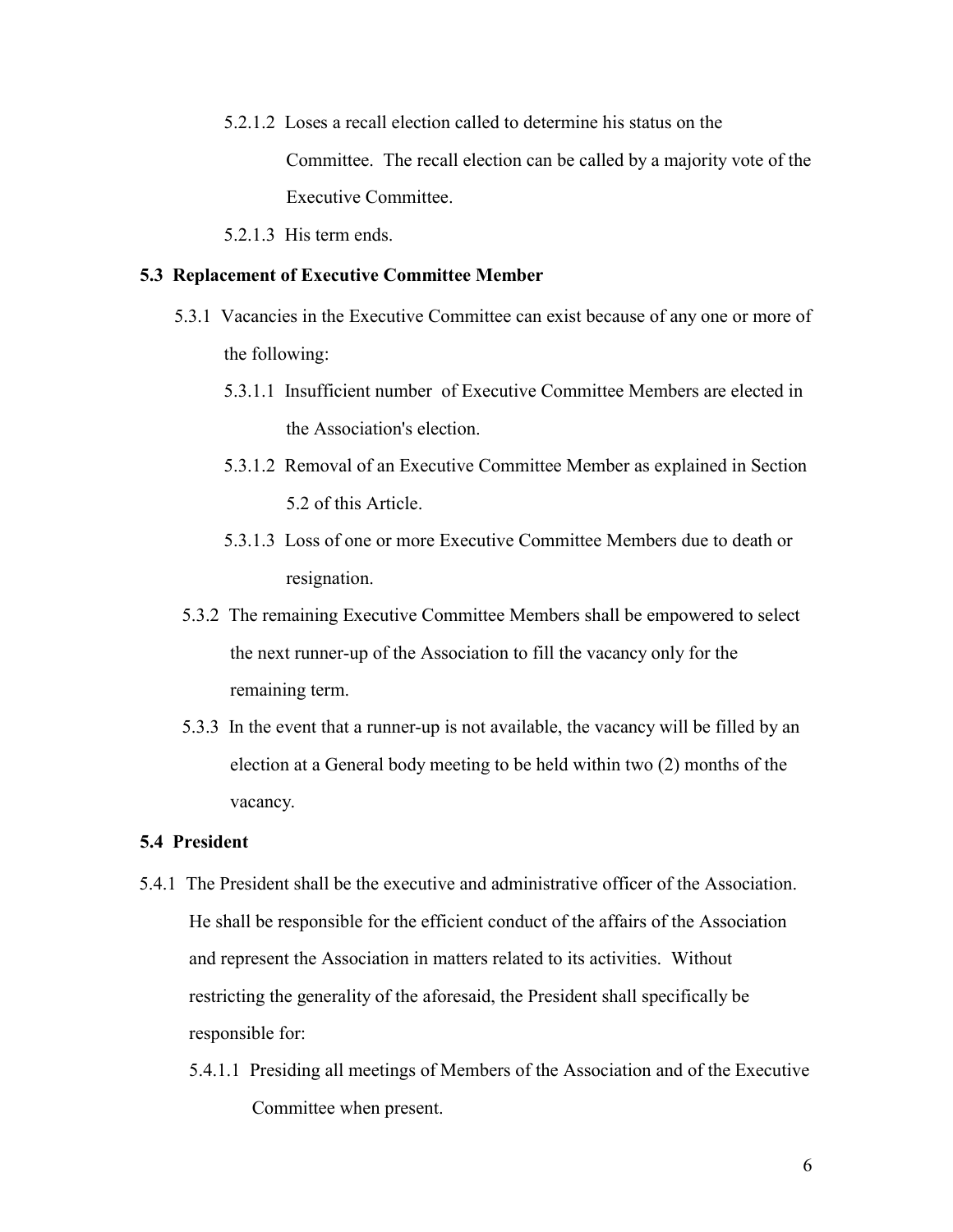5.4.1.2 The general management and supervision of the affairs and operations of the Association.

## **5.5 General Body**

5.5.1 The General Body shall consist of the Membership.

## **ARTICLE 6. MEETINGS**

### **6.1 Official Meetings**

6.1.1 An Official meeting shall be held at least once a month for the purpose of fulfilling membership requirement.

## **6.2 General Body Meetings**

- 6.2.1 General Body meetings shall be held at least twice a year. The purpose of these meetings will be to:
	- 6.2.1.1 Review past performances including, but not limited to, Membership records and books of accounts.
	- 6.2.1.2 Discuss current issues and future plans.
	- 6.2.1.3 Transact such other business as may properly be brought before the Executive Committee
	- 6.2.1.4 Hold elections as necessary.
- 6.2.2 General announcements through a newsletter, telephone recording, or bulletin board, shall be considered sufficient notice for the General Body meeting.

#### **6.3 Executive Committee Meetings**

6.3.1 There shall be a regular monthly Executive Committee meeting on the day designated in the Bylaws, with the agenda provided to the Members in advance. Members of the Association are welcome to attend as observers. Minutes of the meeting will be kept and made available to the Members upon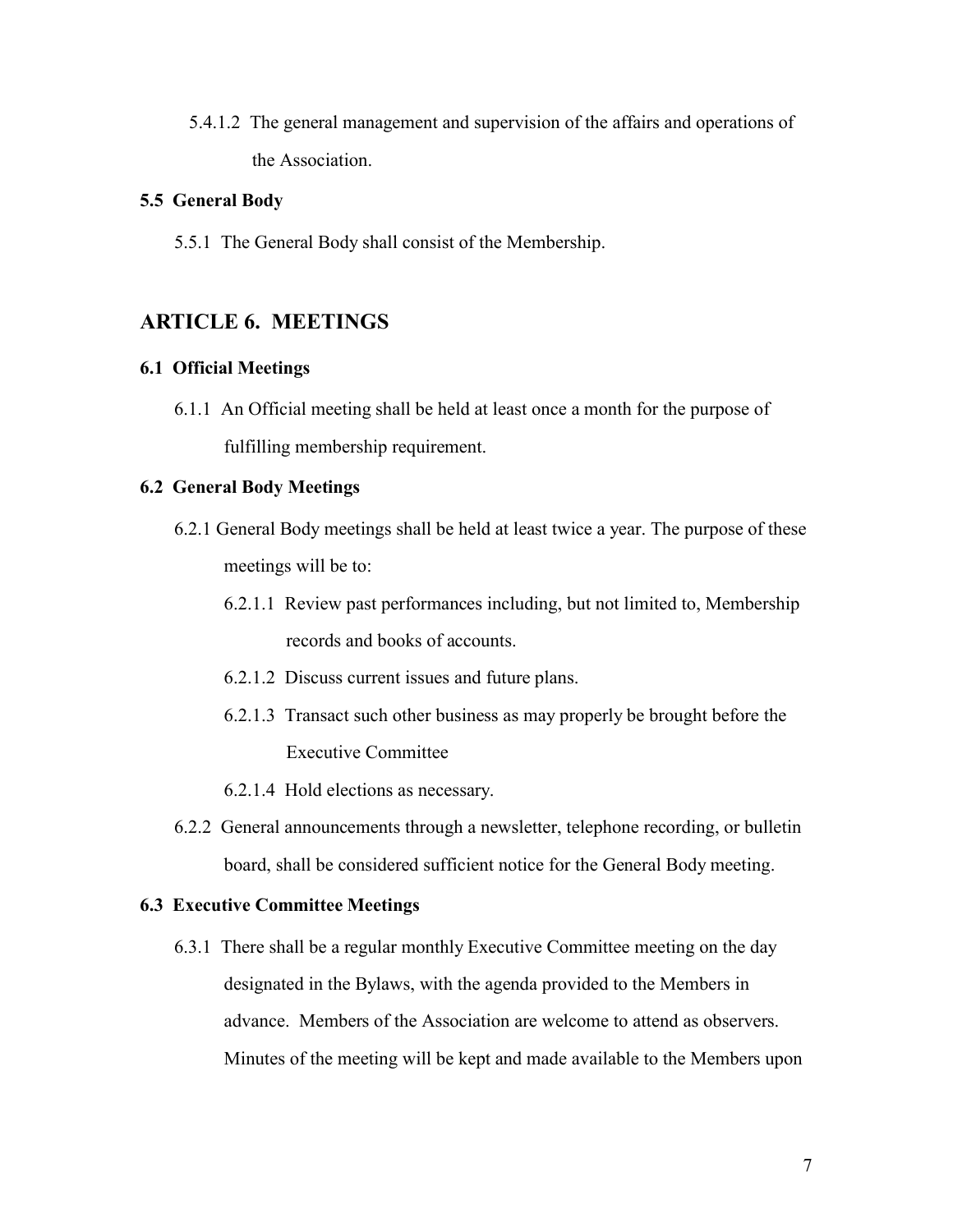request. Any change to the schedule shall be communicated sufficiently in advance to all Members.

### **6.4 Special Meetings**

- 6.4.1 Special meetings of the Executive Committee with any other committee maybe requested by the Committee at any time.
- 6.4.2 Special meetings of the Association may be called by the Executive Committee or by two thirds (2/3) of the Association's Members upon at least three (3) and not more than thirty (30) days notice along with the stated agenda. However, a special meeting called for the purpose of elections, shall require at least two (2) weeks written notice.
- 6.4.3 Special Executive Committee meetings may be called at any time by any Executive Committee Member upon three (3) day's notice by stating the purpose of the meeting to the other Members of the Executive Committee.

#### **6.5 Quorum**

- 6.5.1 At all the General Body meetings, forty percent (40%) of the Members shall form a quorum. If a quorum is not complete, the meeting shall stand adjourned and postponed to another day at which only twenty-five percent (25%) of the Members shall form a quorum. A simple majority of the Members in attendance (provided a quorum is achieved) shall rule on all matters, unless otherwise stated herein.
- 6.5.2 At all Executive Committee meetings, the presence of at least four (4) Committee Members shall constitute a quorum. A simple majority shall rule on all matters as described in the Bylaws, unless otherwise stated herein.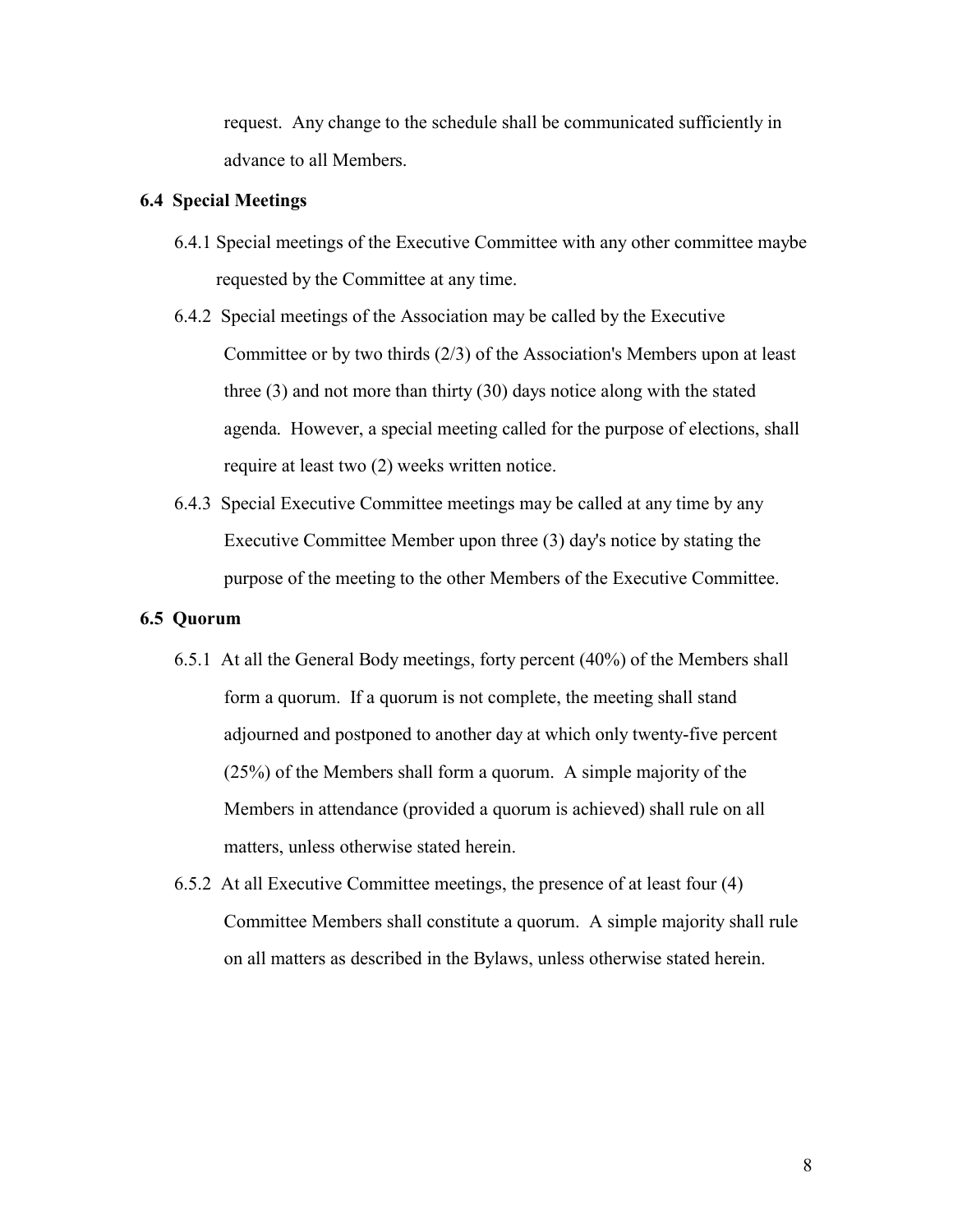## **ARTICLE 7. AMENDMENT OR REPEAL OF THE CONSTITUTION**

- 7.1 Amendments shall be proposed, in writing to the Executive Committee by one or more Members of the Association. Approval of the amendments shall be authorized by the Executive Committee before ratification by the General Body.
- 7.2 A quorum of 60% of the total Membership be required for this vote. An 85% vote of the Members present shall constitute ratification to the amendments as described in the Bylaws, except for Article 2 and Article 7 which cannot be changed.

## **ARTICLE 8. DISSOLUTION**

- 8.1 If the Executive Committee unanimously conclude that the continuation of the Association has become impossible or undesirable due to financial, political, religious or any other reason, the Association shall be dissolved in the following manner:
	- 8.1.1 The situation shall be announced to the General Body.
	- 8.1.2 There shall be no refunds of any contributions or donations whatsoever.
	- 8.1.3 Thirty (30) days after the announcement, if in the opinion of the Executive Committee, there are no promising efforts by the Members of the community to save the Association from dissolution, then the Executive Committee shall start proceedings for dissolving the Association.
	- 8.1.4 The proceedings for dissolving the Association shall consist of:
		- 8.1.4.1 Closing all normal activities.
		- 8.1.4.2 Fulfilling all financial obligations of the Association.
		- 8.1.4.3 Transferring all *waqf* assets and non-waqf assets according to the instructions of an accepted Maraja-e-Taqleed.
		- 8.1.4.4 Filing all necessary papers with all concerned agencies of the Government.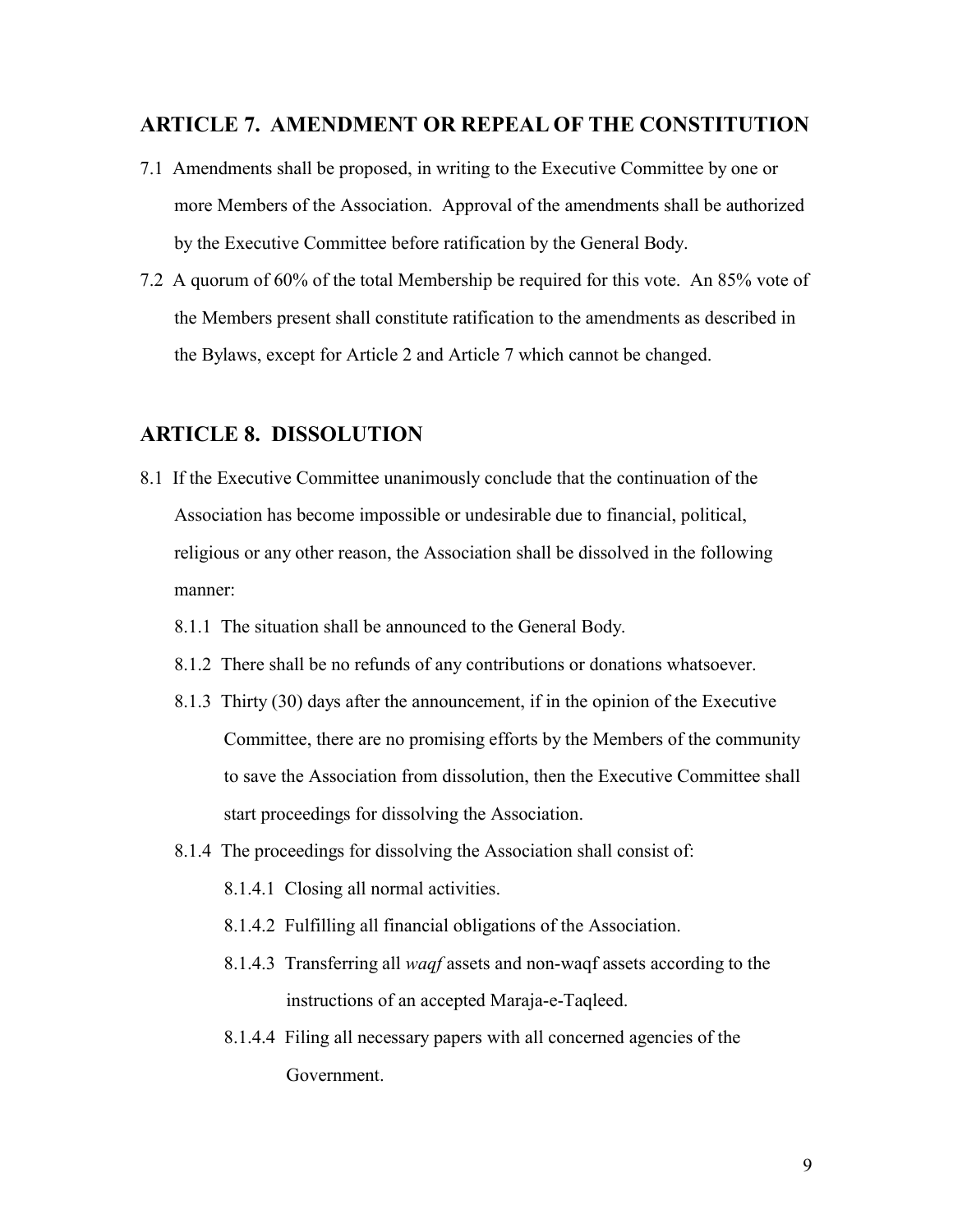# **ARTICLE 9. DECLARATION UPON OATH (AFFIDAVIT) FOR EXECUTIVE COMMITTEE MEMBERS OF THE ASSOCIATION**

9.1 I, \_\_\_\_\_\_\_\_\_\_\_\_\_\_\_\_\_\_\_\_\_\_\_\_\_\_\_\_\_\_\_\_\_\_\_son/daughter of,

while accepting Membership of the

Executive Committee of the Association do swear (as in Section 9.2 of this Article) in the name of Allah, that I, during my term of office,

- 9.1.1 Shall fulfill all my duties and responsibilities to the best of my abilities.
- 9.1.2 Shall consider it my duty to do the utmost to achieve the mission and successfully fulfill the activities of the Association.
- 9.1.3 Shall abide by the Constitution, any other Rules, Bylaws, Regulations and Policies of the Association, and shall help implement the same.
- 9.1.4 Shall not be absent from any of the Executive Committee meetings and the Association's programs without reasonable excuse.
- 9.1.5 Shall frankly present my sincere and correct opinion at the meetings relating to the Association's activities without any fear, hindrance, or prejudice (i.e. without affinity, connection, love, enmity, grudge, approach, plot, competition, rivalry, or ill-will).
- 9.1.6 Shall guard the Association's rules, regulations, policies and activities; and if any error or deficiency is noted, I shall try to correct it or get it corrected.
- 9.1.7 Shall endeavor to lead an Islamic way of life, according to the Marja-e-Taqleed.
- 9.2 Oh Allah! grant me the Divine Guidance, ability and capacity in the name of Mohammed (S.A.W) and Ale- Mohammed (A.S) to faithfully satisfy this oath only to please You; and include me among those who lay their foundation on the fear of Allah and His good pleasure.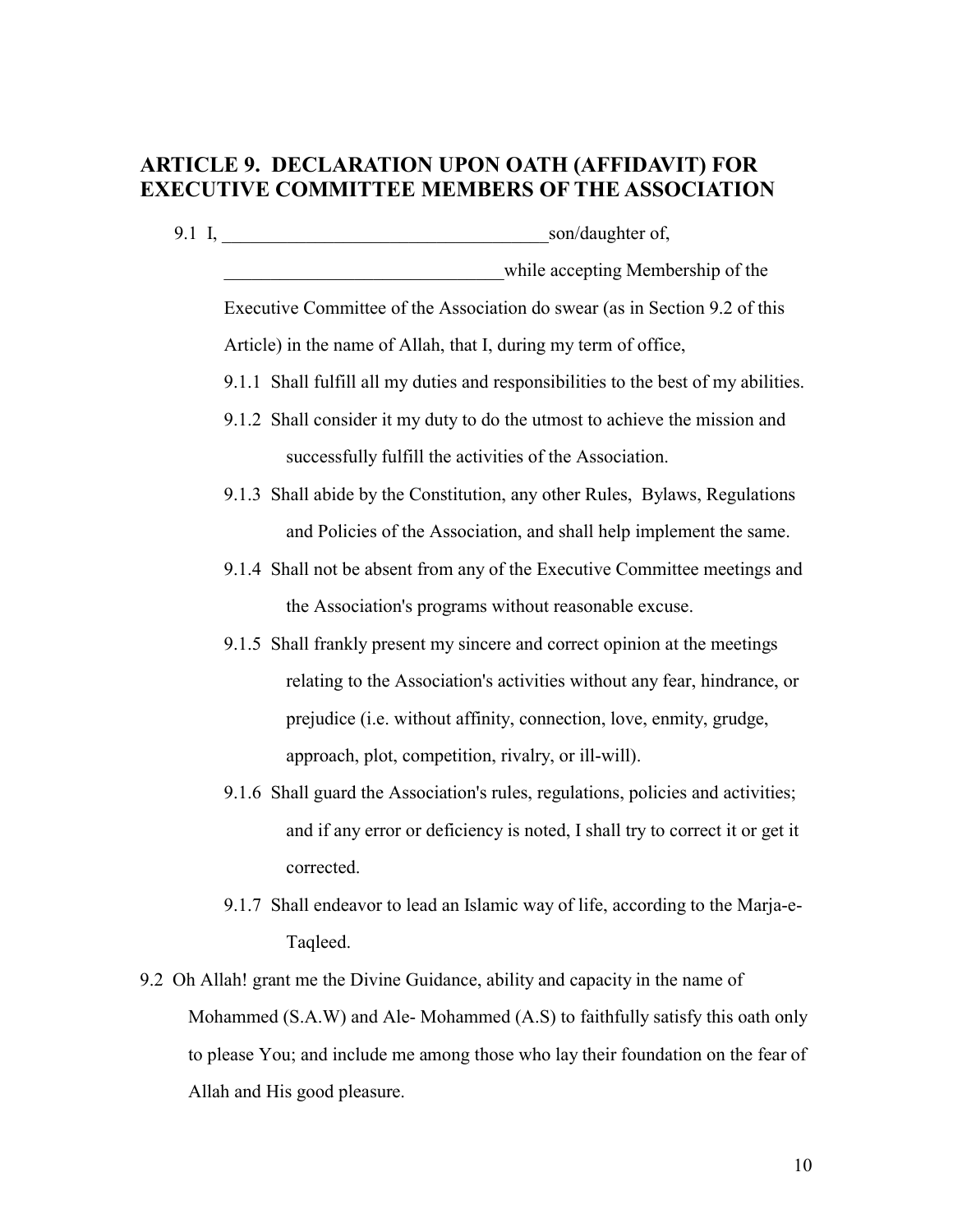9.3 "Ouq se mu Billa-hill Adheem, Wa be Haaz-ul-Quran-el-Kareem, An Akuna Multazeemen be Qullei Ma-fi-Haaz-ul-Dustoor wa un Uma-resa-hoo be Qullei Amanah Le Khidma-til Islam wal Muslimeen, Qurbatan Illallah Ta'ala.

## *Translation:*

I swear by the name of the Almighty Allah and the Holy Quran to abide by all what is in the Constitution during my term of office and to sincerely practice them to serve Islam, only for the sake of the Almighty Allah.

9.4 Signature of the Executive Committee Member:

Full Name and Designation:

 $\mathcal{L}_\text{max}$  , and the contract of the contract of the contract of the contract of the contract of the contract of the contract of the contract of the contract of the contract of the contract of the contract of the contr

Address:

## **ARTICLE 10. ADOPTION OF THE CONSTITUTION**

This Constitution, adopted at the Association's General Body meeting on 199, will be put into effect immediately and will supersede any previous Constitutions of the Association. Agreements within the limit and provisions of the previous constitution will be binding and shall be honored by the Association.

## **Members of the Constitution Committee:**

Jabir Yusufali **Raza Ali Manekia** Khalil Maki (President) Youseph Yazdi Mahmood Dhalla

Asad Pleuthner Mansour Shirvani Asif Walji Mohammed Hussain Sheraze Hasan Faraji **Mohammed Raza Mirza**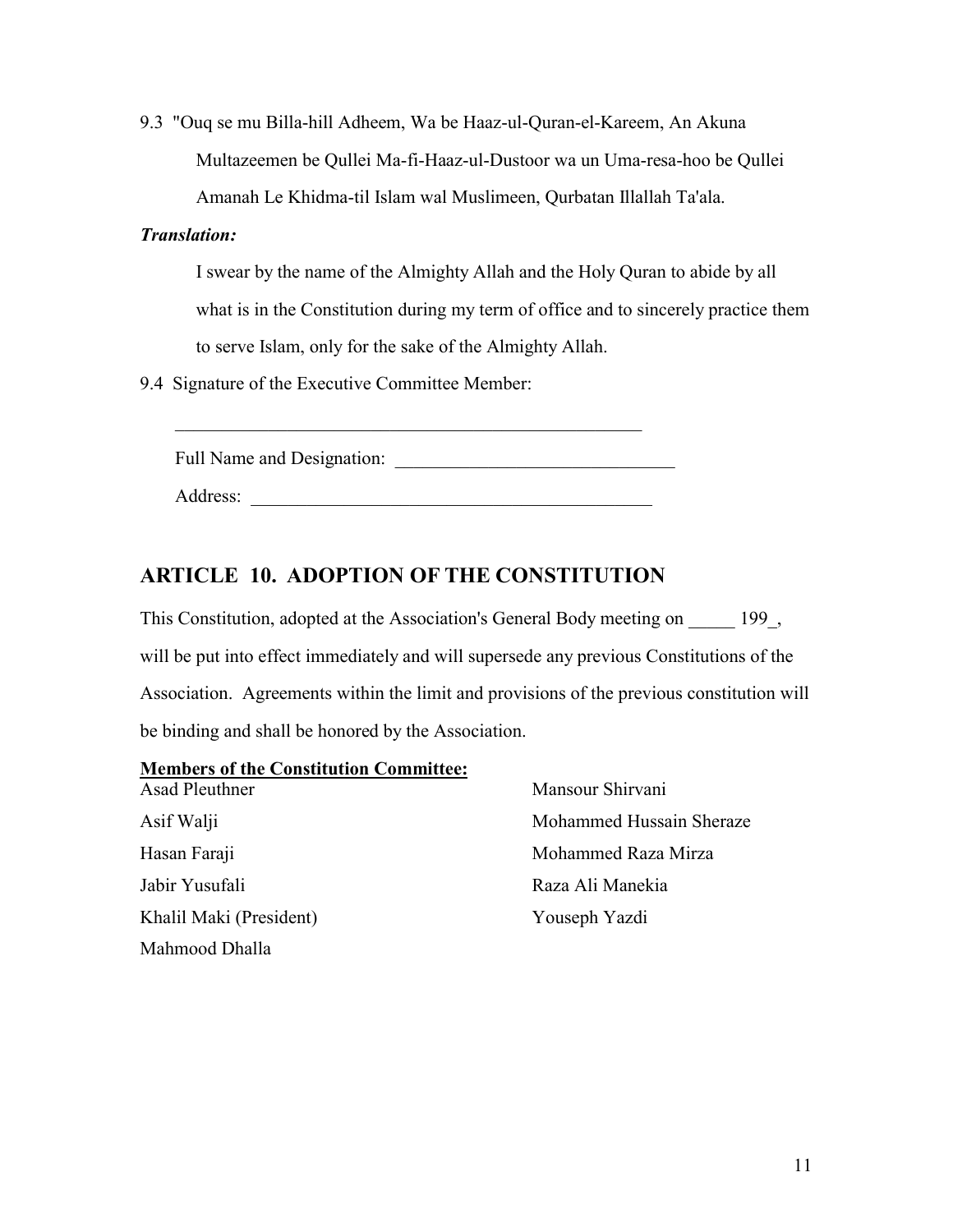## **GLOSSARY**

All terminology defined herein is as understood and interpreted by the Shia Ithna'shari school of thought.

| Ahlul Bayt: "Members of the household of the Holy Prophet Muhammed (Peace be upon |
|-----------------------------------------------------------------------------------|
| him and his family)", namely the Holy Prophet, Bibi Fatima, Imam Ali              |
| ibn Abi Talib, Imam Hasan ibn Ali, Imam Husein ibn Ali, Imam Ali ibn              |
| Husein, Imam Muhammad ibn Ali, Imam Jaffer ibn Muhammed, Imam                     |
| Musa ibn Jaffer, Imam Ali ibn Musa, Imam Muhammad ibn Ali, Imam                   |
| Ali ibn Muhammad, Imam Hasan ibn Ali, Imam Mehdi ibn Hasan.                       |

**Furu-e-Deen:** "Branches of The Faith", namely: Salat (Prayers), Sawm (Fasting), Hajj (Pilgrimage), Zakat (Poor rate), Khums (Tax on savings), Jihad (Holy War), Amr-bil-Maroof (Enjoining the good), Nahi-anil-munkar (Forbidding the Evil), Tawalla (Loving the Friends of the Ahlul Bayt), Tabarra (Hating the enemies of the Ahlul Bayt).

**Kaba'ir:** Major Sins

**Marja-e-Taqleed:** A Mujtahid who is A'lam (the most learned)

- **Mujtahid:** A learned person who is male, Shia Ithna'ashari, adult, sane, of legitimate birth, living and just.
- **Saga'ir:** Minor Sins

**Sunnah:** The actions and sayings of the Ahlul Bayt.

- **Usul-e-Deen:** "Roots of The Faith", namely: Tawheed (Oneness of Allah), Adl (Justice of Allah), Nubuwaat (Prophethood), Imamat (Vicegerency of the Prophet), Qiyamat (Judgment Day)
- **Waqf:** Property which has been donated exclusively for religious use.